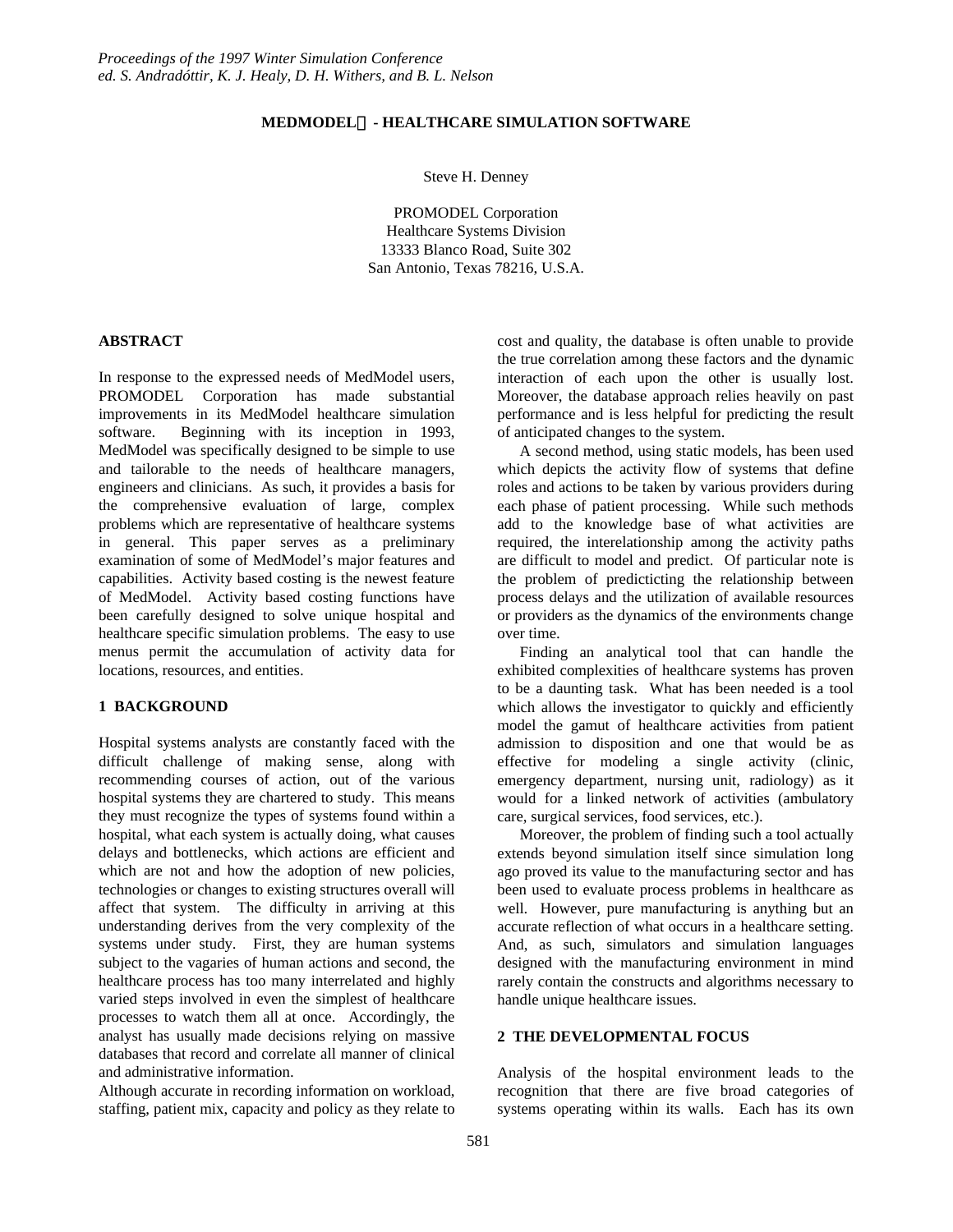characteristics and each challenges the analyst attempting to develop a system model with its unique pattern of behaviors. These broad systems are: emergency departments, operating suites, nursing units, ambulatory patient care, and ancillary services. Using this knowledge, developmental activity was actually focused on two separate planes. First, there was the requirement to specifically understand the simulation needs and attributes of each of these broad hospital systems. Second was the focus on current and projected micro-computer and software technology that could be used to actually enhance the operational characteristics of the simulation itself.

### **2.1 Healthcare/Hospital Systems Needs**

MedModel's genesis was prompted by the need for a simulation package that could adequately model each of these broad systems and yet be flexible enough to cross between them on models that link areas of more than one system. It needed to have constructs and algorithms that would assist the analyst in modeling healthcare and hospital systems. Based upon knowledge of the hospital and requests from scores of healthcare professionals, constructs and mechanisms that allowed for complex pathing, transparent relationships, multiple and repetitive activities and great operational variety were deemed crucial to a simulation software designed to solve even the most routine healthcare problems.

More importantly however, developmental concern went beyond simply capturing the essence of a healthcare system. Rather, it focused on ensuring that specific constructs represented precisely what was required to model the system of interest and did so with as much statistical validity as possible. For example, an initial concern for all five hospital systems surrounded the fact that patients and their records (doctor's notes, laboratory test results, etc.) often took different operational paths but they were, in fact, always linked to each other by the very fact that they were all a part of the patient's entire medical "persona". As such, one could not complete a process without the other being a part of the result. When the lab result is delayed, so is the patient's treatment and so on. Similarly, the delay in the processing or reviewing of a patient's chart caused a concurrent delay in the patient care process. Accordingly, specifically matching one with the other at various times in a simulation was often critical to the performance of a model.

Because these issues are often unique, how MedModel handles them is of specific interest.

#### **2.1.1 Matching Entities**

Since the treatment of a patient may well depend on the return of a lab or x-ray result and, conversely, the movement of the test result may depend on the availability of the patient, the ability to match patients and their supporting medical documents is a necessary capability. In the Acute Minor Illness Clinic shown as Figure 1, each patient has had a lab test done and waits in the patient waiting room for the results to be made available. Although one could assume that the longest



Figure 1: Acute Minor Illness Clinic with Lab Test

waiting patient should be given the next available lab result, this is not necessarily the case. It has been shown that assuming that the longest waiting patient must be the next in the line for the next available lab result will yield waiting times that are significantly different statistically from those that correctly match an individual patient with his or her exact lab result.

MedModel easily handles the requirement to keep identically "owned" entities together by using the built-in "matching" construct provided in the software. Shown below, the lab result is directly matched with its patient based upon a unique ID established early in the model and automatically transferred as an attribute to any entity "cloned" from the patient (Figure 2).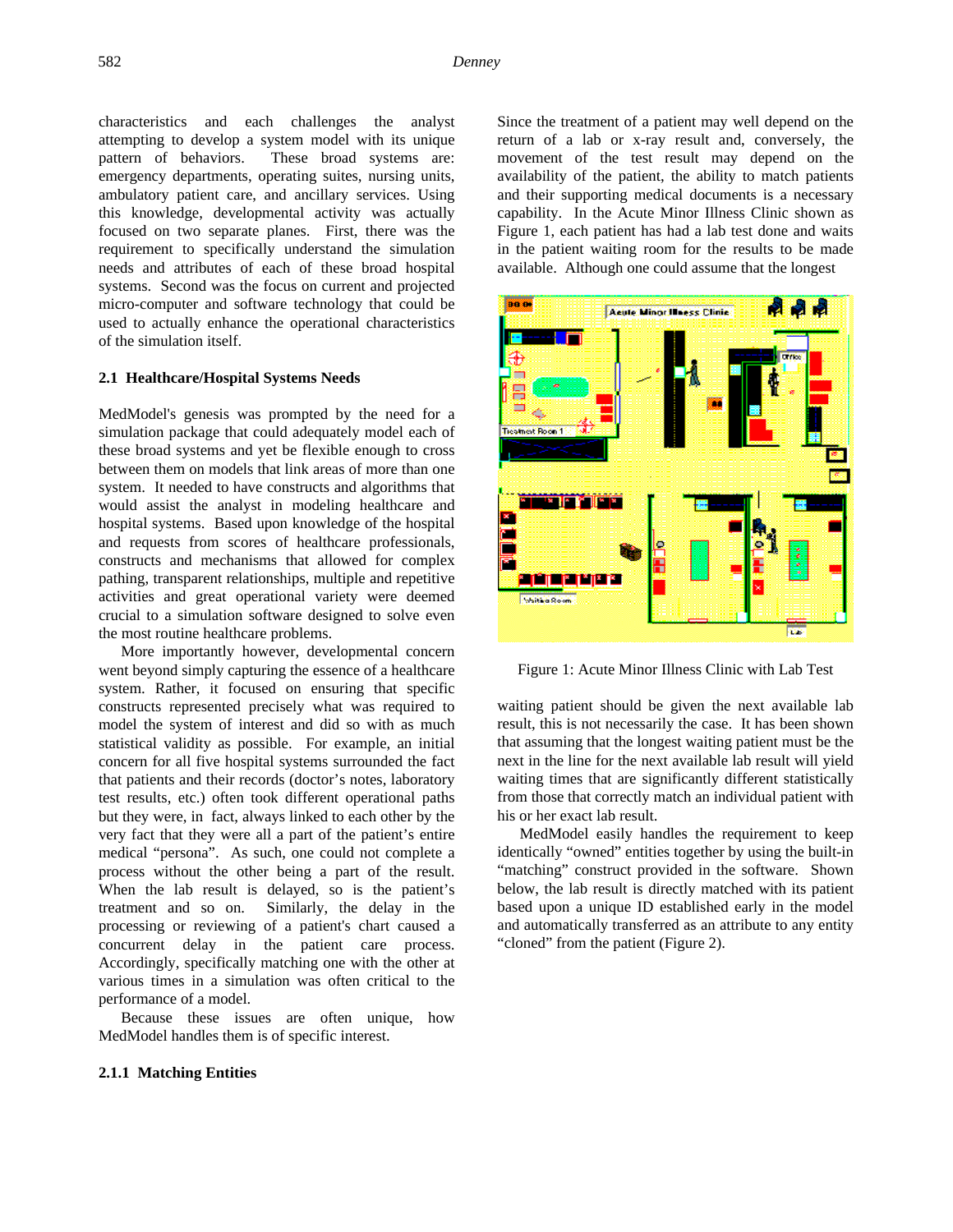

Figure 2: Program Syntax for Lab Result Matching

### **2.1.2 Preempting Locations and Resources**

Emergency Department modeling requires, among other items, a sophisticated and versatile capability to preempt rooms that are currently occupied by less acute patients as well as take staff resources from the work they are currently doing and moving them to an acute patient requiring immediate treatment. Also essential is the ability for the staff member to "remember" where he or she was in the treatment of the first patient and pick up from that point upon return.

In the case of the ED below (Figure 3), patients are placed in one of many exam rooms or may be placed in a trauma or cardiac room if their condition or lack of other space requires. But if a more serious trauma/cardiac patient should arrive, the room must be made immediately available to the arriving patient.



Figure 3: Emergency Department

To handle this situation, MedModel has an entire hierarchy of preemption constructs that have the ability to preempt locations from the currently occupying patient (Figure 4) and take resources from another patient when the new patient's condition requires immediate assistance (Figure 5).

|                                              |           | <b>Process</b> |          |             |           |                 |  |                      |  |
|----------------------------------------------|-----------|----------------|----------|-------------|-----------|-----------------|--|----------------------|--|
|                                              |           | Entity         | Location |             | Operation |                 |  |                      |  |
| Trauma_Pt   Triage                           |           |                |          |             |           | Get Trauma_Tm 1 |  |                      |  |
| <b>M</b> Routing for Trauma_Pt @ Triage<br>Ш |           |                |          |             |           |                 |  |                      |  |
|                                              | Output    |                |          | Destination |           | Rule            |  | Move Logic           |  |
|                                              | Trauma Pt |                |          | Trauma_Rm2  |           | <b>FIRST1</b>   |  | <b>Use Transport</b> |  |
|                                              |           |                |          |             |           |                 |  |                      |  |
|                                              |           |                |          |             |           |                 |  |                      |  |

Figure 4: Preemption Priority to Capture a Location

|    |           | Process |          |                                          |           |                      |  |            |  |
|----|-----------|---------|----------|------------------------------------------|-----------|----------------------|--|------------|--|
|    | Entity    |         | Location |                                          | Operation |                      |  |            |  |
|    | Trauma Pt |         |          | Triage                                   |           | Get Trauma_Tm, 410   |  |            |  |
|    |           |         |          |                                          |           |                      |  |            |  |
| BI | Output    |         |          | <b>Destination</b>                       |           | Rule                 |  | Move Logic |  |
|    | Trauma Pt |         |          | Trauma_Rm2, 200 FIRST 1                  |           | <b>Use Transport</b> |  |            |  |
|    |           |         | Line: 1  | Operation<br>Build<br>Set Trauma_Tm, 410 | Comp      | Print<br>Help        |  |            |  |

Figure 5: Preemption Priority to Capture a Resource

With MedModel one can set up an entire system of preempting levels so that a patient with an acuity level of 1 will be preempted by a patient of acuity 2, an acuity 3 will preempt the acuity level 2 patient and so on. By merely filling in the priority level for the capturing of a location or resource, and applying the preemption hierarchy levels, MedModel will automatically preempt from one patient to another and remember where in the course of treatment the clinician left the patient. MedModel has preemption process logic to allow you to completely control what happens to the preempted patient rather than limiting you to program defaults. A preemption process record can be defined to postpone the actual preemption of a location or resource until the current entity explicitly releases it or to route the preempted entity to an alternate location (Figure 6, next page).

#### **2.1.3 Multi-Use Subroutines and Macros**

Healthcare in general and hospital systems in particular are characterized by many locations capable of having the same activity performed in each area. Examples such as non-specialized operating room suites, clinic the same activity performed in each area. A quick and effective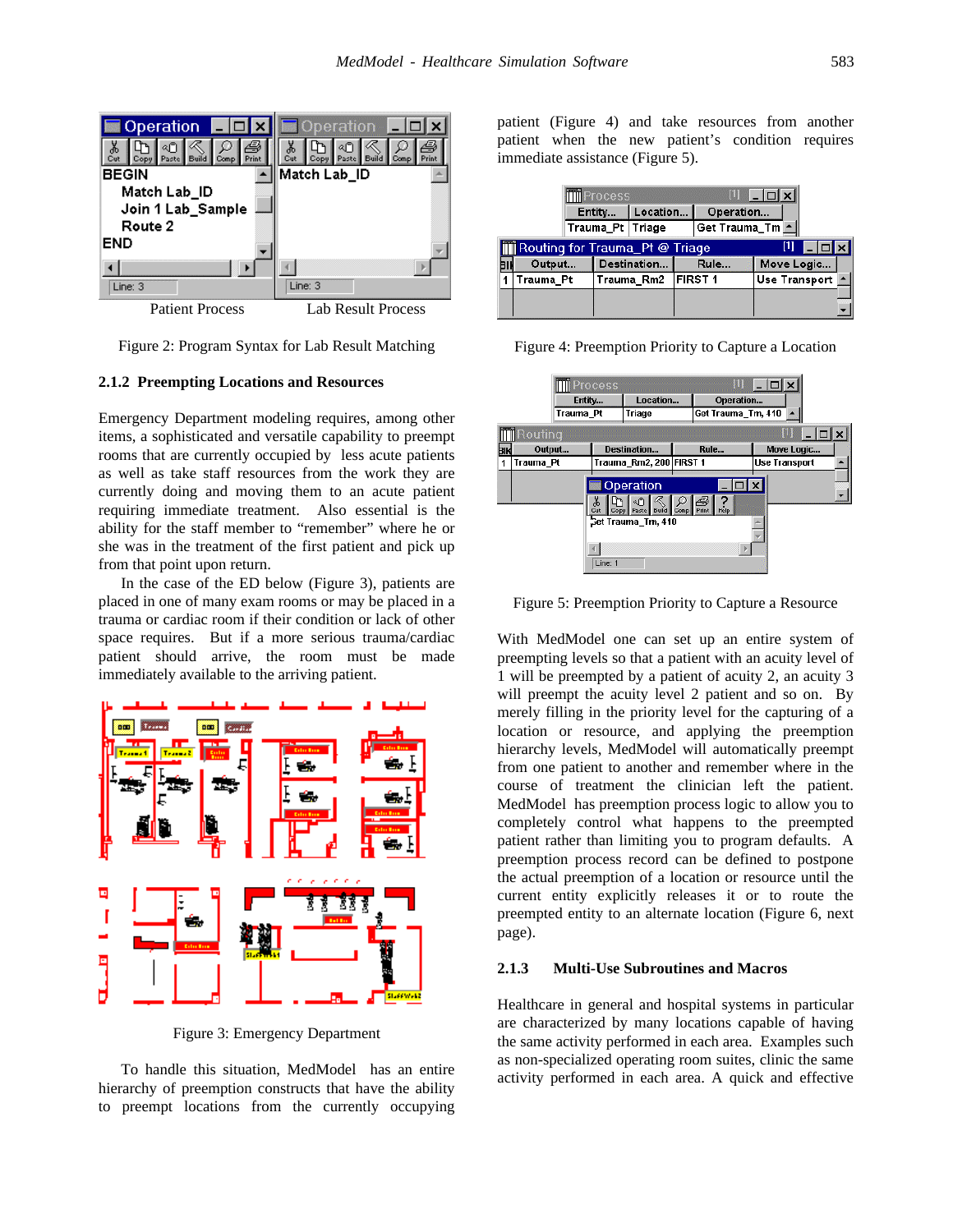**III** Process Entity... Location... Operation... Trauma\_Pt Get Trauma\_Tm, 410 Triage #Preemption Record<sup>[1]</sup> Trauma\_Pt Triage **Entities**  $|D| \times$ Je<br>Cut LD<br>∽" AO<br>Paste ₽ ë Trauma\_Pt #Preemption Record If TIMELEFT()  $>= 5$  then route 2 else WAIT TIMELEFT() **Ø** Preemption Process  $\left\langle \cdot \right\rangle$  $\underline{\mathbf{0}}\mathbf{K}$   $\underline{\mathbf{C}}$ ancel Line: 4

way to model like activities at different locations is essential to any simulation software that is

Figure 6: Preemption Process Logic

professing to accurately emulate healthcare activities. Not only must they be quick to use but they too, must be able to recall repetitive activities. For example, in a nursing unit model, all the patient rooms are identical and can house any of the patients assigned to the unit. Therefore, similar activities such as medication administration, meal serving, etc. can be handled as the same set of process logic.

MedModel allows you to copy one set of logic statements from one room to another, but better yet is the ability to write the logic once as a subroutine or macro and then use the name of the subroutine or macro whenever you wish its logic to be applied.

For example, a patient who is feeble or comatose requires the nursing staff to roll the patient every four hours. This takes two staff members to accomplish the task but is only done for patients who can't turn themselves. Since it isn't known what type of patient may be in a particular room, MedModel simply allows you to write the logic to a subroutine. And since many activities in a nursing unit are time-based rather than activity-based, the subroutine can also be run independently of other activities that are occurring in the model. The subroutine logic for the scenario described above could look like that shown in Figure 7. Notice that the subroutine can also call a macro from within the subroutine logic.

### **2.1.4 Shifts**

Certainly not the least of the problems handled deftly by MedModel is that concerning the management of

| <b>II</b> Subroutines<br>$\Box$<br>Ш |                                                                                                                                                                                                                                                                      |                                                                            |                              |  |  |  |  |  |
|--------------------------------------|----------------------------------------------------------------------------------------------------------------------------------------------------------------------------------------------------------------------------------------------------------------------|----------------------------------------------------------------------------|------------------------------|--|--|--|--|--|
| ID                                   | Type                                                                                                                                                                                                                                                                 | Parameters                                                                 | Logic                        |  |  |  |  |  |
| Sub_Log_Roll                         | None                                                                                                                                                                                                                                                                 | None                                                                       | If Pt_Type = 1 then □ □ Begi |  |  |  |  |  |
|                                      | Logic<br>κO<br>ж<br>Ğë.<br>Paste Build Comp<br><b>Gonu</b><br>If Pt_Type = 1 then<br>Begin<br>Jointly Get Nurse and LVN<br>Wait B(.3, 7, 5, 3.2)<br>Free all<br>End<br>Else<br>If Pt_Type = 2 then<br>Begin<br>Get LVN<br>Wait Macro_1<br>Free LVN<br>End<br>Line: 1 | $\blacksquare$ $\blacksquare$ $\times$<br>$\frac{2}{\text{Hehe}}$<br>Print |                              |  |  |  |  |  |

Figure 7: Subroutine and Macro Usage

resources and their accurate arrival and departure times. Nearly all healthcare workers are assigned to recurring shifts. Activity planning is often accomplished based on the knowledge of who will be at work during certain hours of the day. In fact, task responsibility is often changed from one hospital worker to another when certain shifts do not have a particular type of resource assigned. MedModel allows you to create any number of shifts of any length or days of the week along with break periods to represent breaks or meals (Figure 8).



Figure 8: Shift Editor

Single or multiple resources may be assigned to any shift. Locations may also be assigned to shifts, which facilitate closing certain areas of the hospital during certain hours of the day. In MedModel, we have now added the ability to change shift assignments as the model runs. For example, a resource may work the day shift one week and the night shift the following week (Figure 9). In addition, logic can now be used to control whether a resource goes on break or off-shift (Figure 10). This solves one of the problems previously encountered of resources going off-shift when the clinic still had patients remaining in the clinic.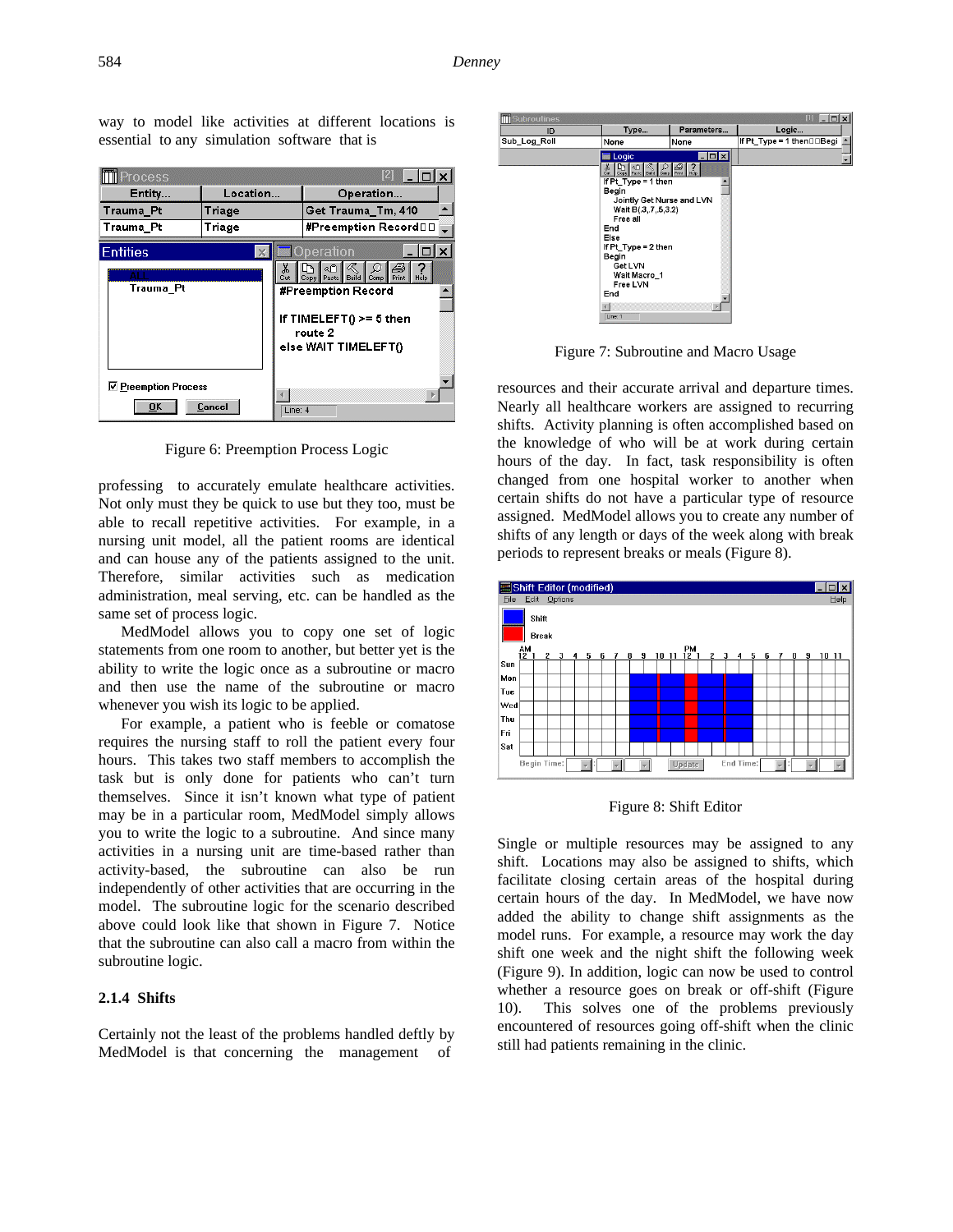

Figure 9: Shift Assignment

| <b>II</b> Shift Assignments |           |                                                        |                   |                     |                |  |  |  |  |
|-----------------------------|-----------|--------------------------------------------------------|-------------------|---------------------|----------------|--|--|--|--|
| Locations                   | Resources | <b>Shift Files</b>                                     | <b>Priorities</b> | Logic               | <b>Disable</b> |  |  |  |  |
| Trauma                      |           | Doctor (1), Nurse (1 C:\medmod3\models\ 99, 99, 99, 99 |                   | Off Shift, Pre-B No |                |  |  |  |  |
|                             |           |                                                        |                   |                     |                |  |  |  |  |
| <b>Pre-Break Logic</b>      |           |                                                        |                   |                     |                |  |  |  |  |
| Help                        |           |                                                        |                   |                     |                |  |  |  |  |
| If V census > 5 then SKIP   |           |                                                        |                   |                     |                |  |  |  |  |
|                             |           |                                                        |                   |                     |                |  |  |  |  |
| Line: 1                     |           |                                                        |                   |                     |                |  |  |  |  |

Figure 10: Shift Logic

#### **2.1.5 Activity Based Costing**

With MedModel's Costing feature, you can now make decisions about your system on a cost basis. New dialogs allow you to monitor costs associated with Locations, Entities, and Resources during a model run and the General Statistics Report now includes Costing statistics, generated at the start of the simulation. When you build a model using the costing feature, you first select the defined locations, resources, and entities in the model to which you want to assign costs, using the new Cost Dialog Boxes (See Figures 11 through 13). You then assign appropriate costing information to the components. You have the capability to assign incremental costs to locations and entities and to set



Figure 11: Location Cost Dialog Box



Figure 12: Resource Cost Dialog Box



Figure 13: Entity Cost Dialog Box

rates for resources. Costing statistics are automatically generated at run-time and are available in the General Statistics Report. You can generate a time series graph to track changing entity costs. The Costing feature adds a new dimension to the analyst's ability to represent the healthcare environment using a dynamic simulation.

### **2.1.6 In General**

Of course, what has been addressed above is only a small part of what MedModel is capable of doing. Because the modeling of healthcare processes is almost always characterized by the need for complex process

logic due to the seemingly endless variety of patients and activities, MedModel is equipped with an impressive collection of pre-programmed constructs that handle the vast majority of related problems. In other words, constructs that handle issues like the simultaneous but conditional use of different members of a healthcare team or the requirement to preempt certain medical activities when higher priorities come along, are built in. That makes it easier for the modeler to concentrate on modeling rather than on developing complex expressions to represent common activities.

#### **2.2 Technology**

To facilitate ease of use while simultaneously capturing extremely large-scale models, MedModel is based on object oriented programming using C++ and runs entirely under Microsoft Windows (including Windows 3.1, Windows for Workgroups 3.11, Windows 95, and Windows NT). In addition, MedModel is a true 32-bit program thereby eliminating nearly all size and memory constraints. This means that a model's size is limited only by the amount of memory available in your hardware and that MedModel takes full advantage of synchronized windowing capability, as well as dynamic data exchange offered by Windows. Naturally, larger and faster machines produce ever more dramatic results when building and running models. In fact, although any standard 486DX machine with VGA graphics and 16 Megabytes of RAM should suffice, a Pentium machine with Super VGA and 24 - 32MB RAM will show a dramatic speed-up of work.

But there is more to "technology" than the operating system itself. Use of software features available through